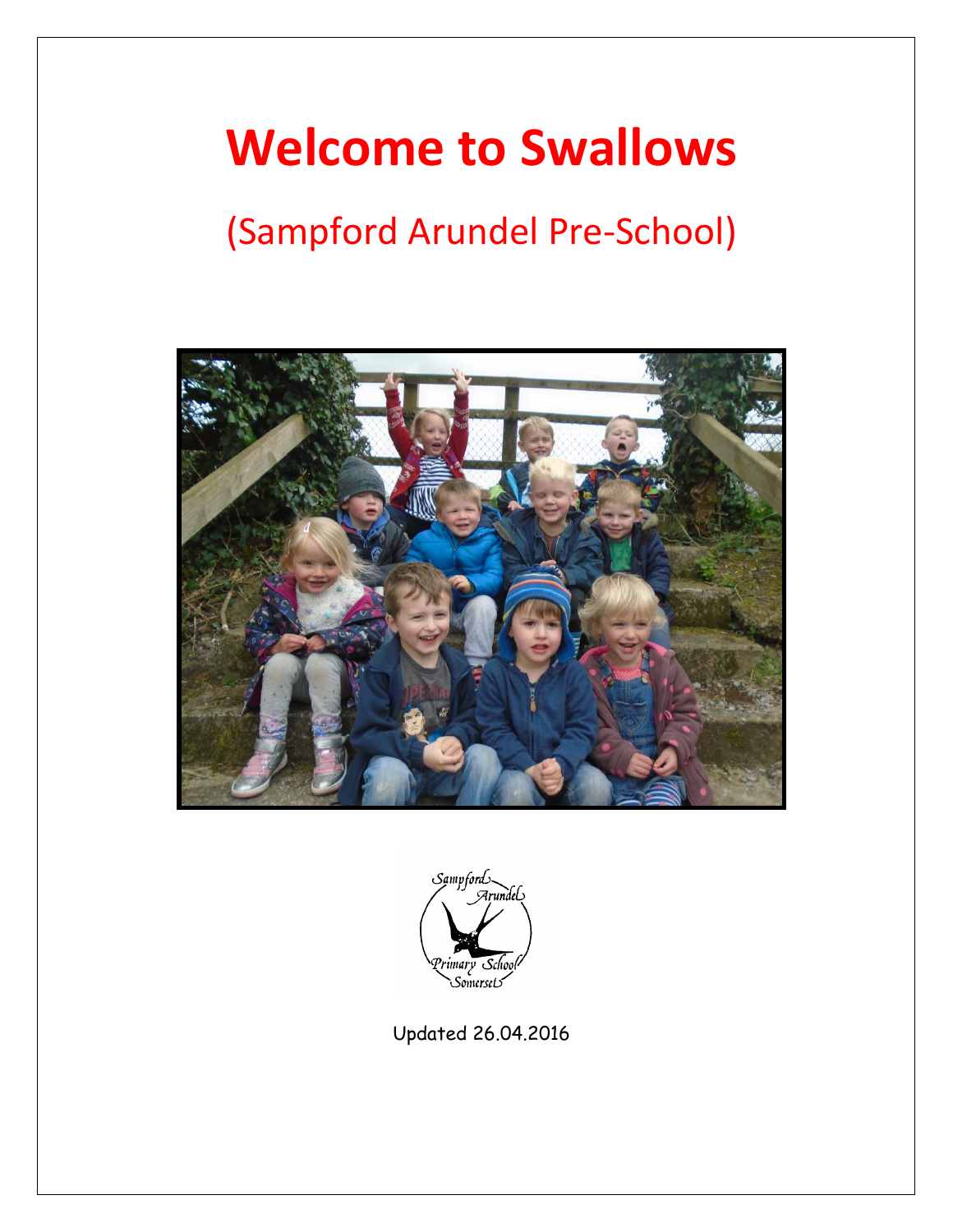# Swallows

# (Sampford Arundel Pre-School) Parent and Child Information Leaflet

# Welcome to our Pre-School!

### Introduction

Swallows forms an integral part of Sampford Arundel Community Primary School and is managed by the Head teacher and the governing body. Meeting on Monday and Tuesday, we aim to provide a warm, stimulating and fun environment in which all children can grow, develop and reach their full potential.

Swallows meets in the Allsorts room at the school and has access to all the facilities of the school. All of our policies and procedures are available to view in the School Office.

#### Aims and Objectives

It is our aim to work in partnership with parents to support children's emotional, physical and cognitive development; and to keep them safe, interested and motivated to learn.

We aim to work alongside other professionals and other settings to create a learning community which values each and every individual's contribution.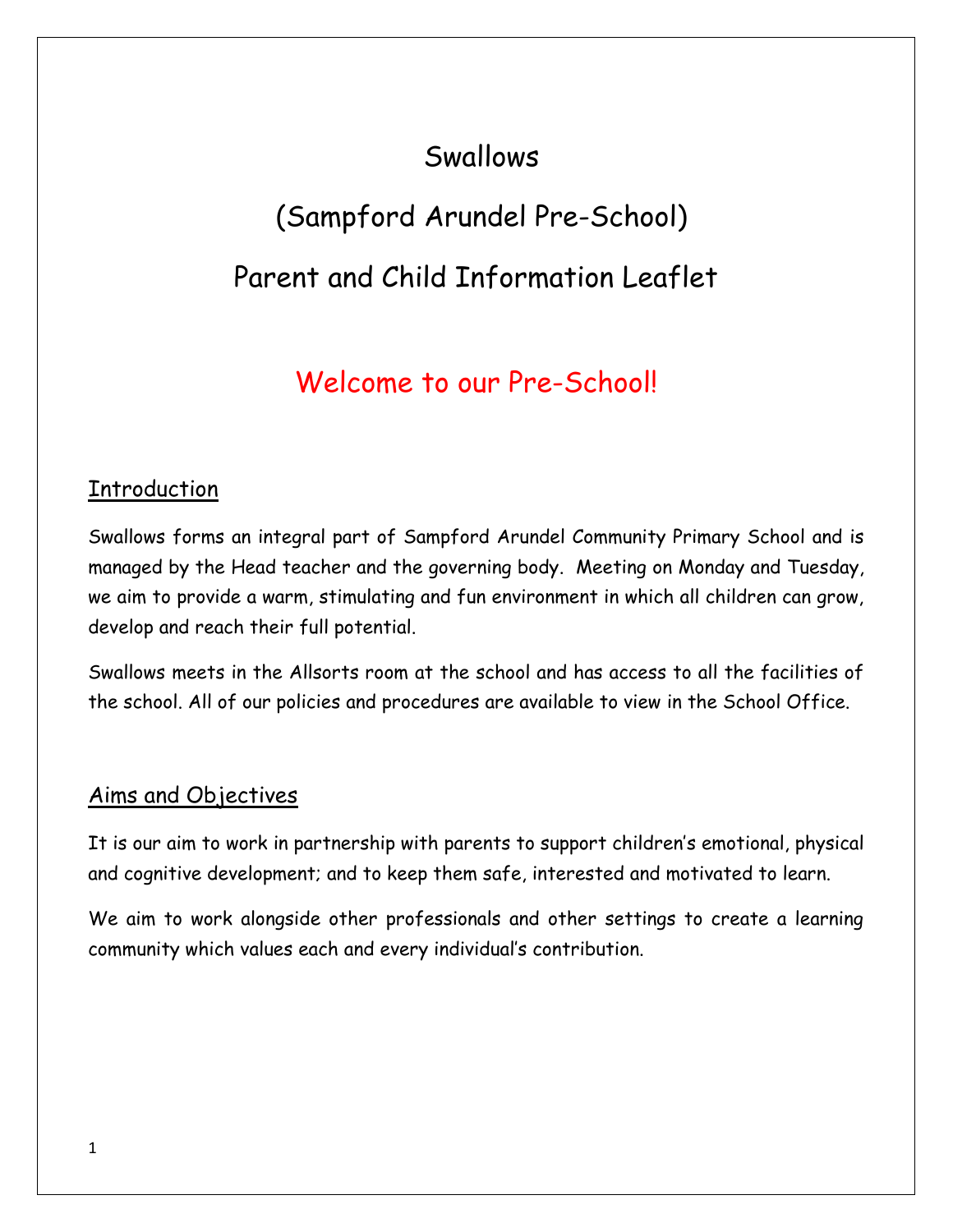#### Staff

Swallows staff are:

**Becky Allder (Manager)** – Achieved Qualified Teacher Status in 2004, specialising in Early Childhood Studies. Becky has taught throughout the primary age range as well as within the Early Years.

**Kirsty Sully –** Kirsty is qualified to NVQ level 3 in Early Years and Education and Level 2 Supporting Learning and Teaching. Kirsty has worked in nurseries and as a nanny as well as her experience in preschool.

**Lisa Troake –** Lisa is working towards her Level 2 Certificate for the Children and Young People's Workforce

The following staff at the school also have an important role in supporting Swallows:

- Jacqui Collier Headteacher.
- Jane Major Senior Teacher, KS1 and Foundation Stage co-ordinator.
- Moira Brown SENCO (in charge of support to children with special educational needs).
- Alison Fitch KS2 and PE teacher.
- Kate McClelland School LSA and cover for staff of Swallows
- Chris Walkers School LSA and cover for staff of Swallows.
- Carolyn Coupe School LSA
- Marion Daw School secretary.

#### Admissions

We are currently able to take up to 16 children. Children may start at the beginning of the term in which they are three. Places are allocated on a first come, first served basis. Parents will need to complete a Registration/Admission form to secure a place for their child.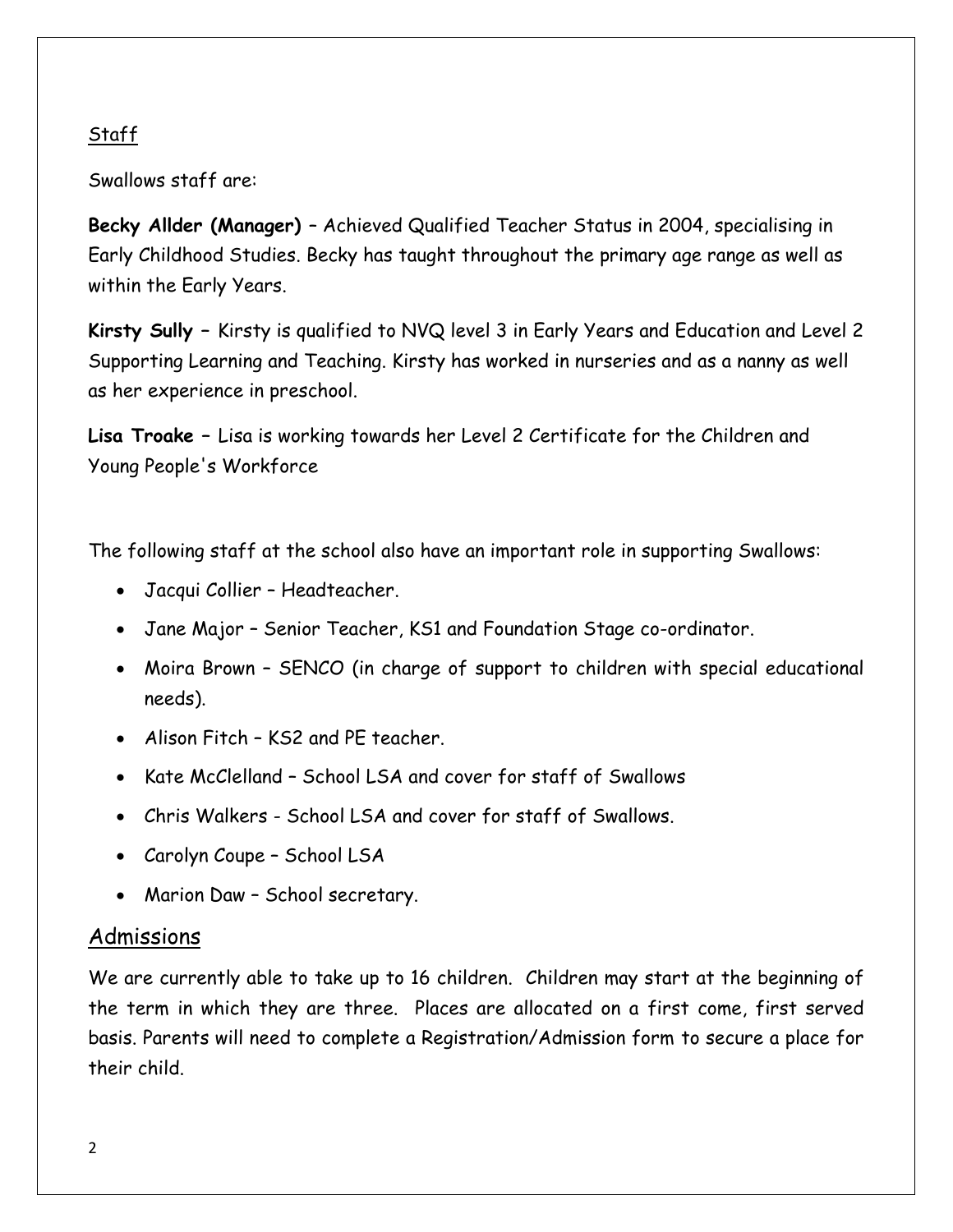#### Fees

Fees are charged at £3.75 per hour, and are invoiced at half-termly intervals. Arrangements can be made with the school to put together an alternative payment plan. Fees must be paid in order for your child to attend Swallows.

We offer EYE (Early Years Education) funding. EYE means that parents can claim up to 15 hours of childcare per week for any child who is aged 3 or 4.

For further information on EYE please see their website [www.childcaredirectory.co.uk.](http://www.childcaredirectory.co.uk/)

#### Routines

Swallows runs from 8.30am until 3.15pm each Monday and Tuesday during term time. Our routine is flexible in order to take into account the children's interests and other exciting events such as a snow fall or visitors!

When arriving at Swallows, parents are asked to sign their child in, and on leaving, to sign their child out.

**8.30am - 9.00am** Children arriving and settle in. Children are encouraged to find their name and photograph and to stick it on to the registration board.

- **9.00am - 9.10am:** Good morning and group time.
- **9.10am – 12.15pm:** Child initiated play (inside and outside)
- **10.30am - 11am:** Wash Hands and Morning Snack Cafe
- **12.15pm – 12.30pm:** Wash hands and group time (story, singing etc)
- **12.30pm - 1.30pm:** Lunch time
- **1.30pm -3.15pm:** Child initiated play (inside and outside)

During the day, the children will spend time both inside and outside enjoying a variety of activities which they have chosen. The adults' role is to support the children in their play and seize opportunities to extend their learning. We observe children carefully and continually interact with them which means that we know each child very well as an individual and can ensure that they get the best, most appropriate learning opportunities possible. We also take children for walks around the village and use the school field for outside activities.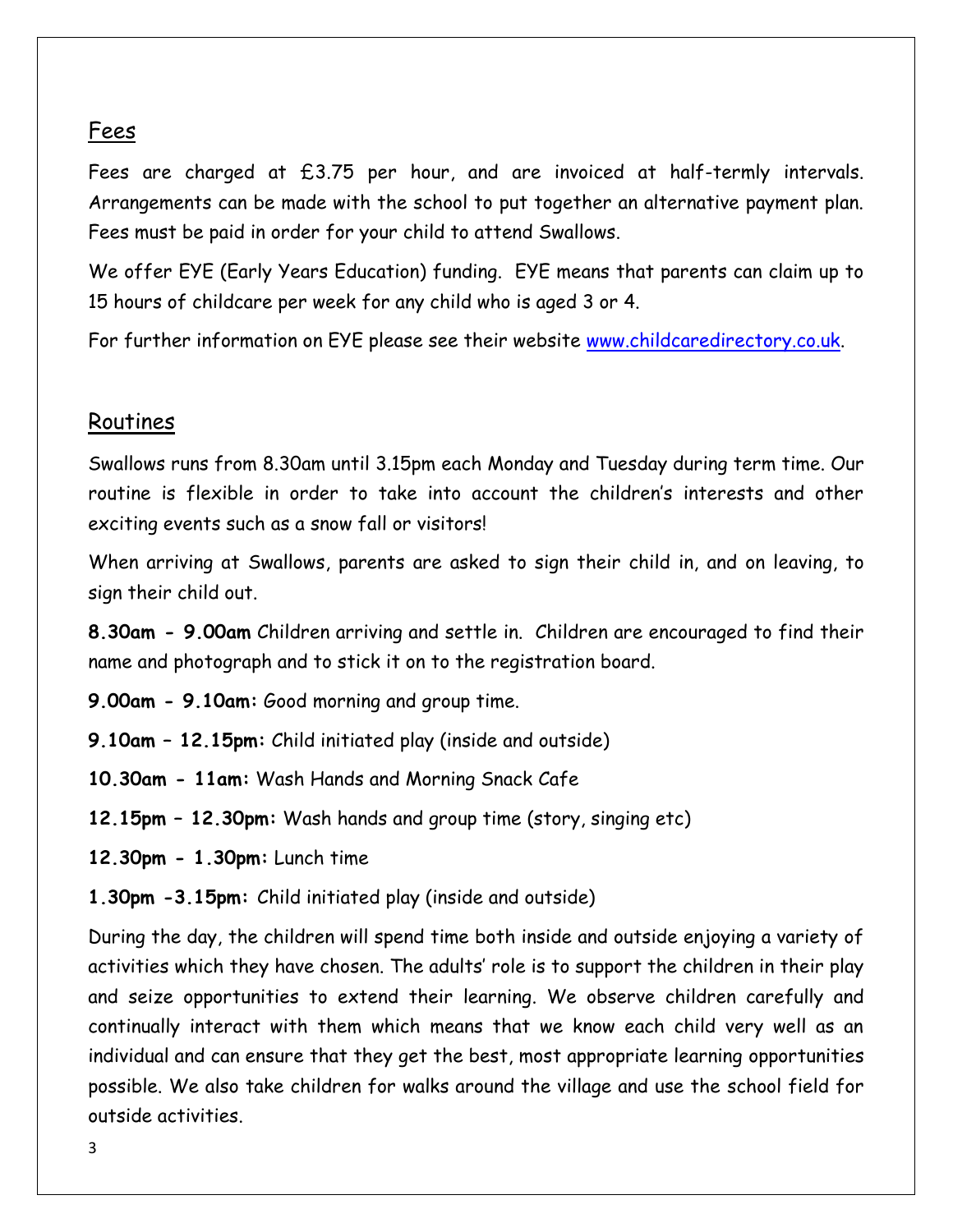Children are able to enjoy painting, craft, sorting and selecting, play dough, construction, role play and imaginative play, messy and sensory activities, puzzles, mark-making, gardening, cooking, water and sand play...the list is endless!



Sharing photographs from home

# Settling in

It is natural for your child to feel a little anxious about starting pre-school. We will do our best to smooth the transition between leaving parents/carers and joining in with the Swallows activities. You are most welcome to stay for a while to settle your child and to talk through any anxieties that you may have regarding the settling in process. It can be helpful for younger children to bring a familiar object from home such as a small soft toy or a comforter to help them if they are feeling unsure. You child's key worker will do everything they can to form a trusting and special relationship with your child so that they feel safe and secure at Swallows.

# Environment

Our room adjoins a covered decked area, ideal for outside activities even when it's raining! The children have access to toilets which are situated right next to the Pre-School Room. We have access to trikes, bats, balls, hoops and other outside play equipment which can be enjoyed in the school playground. We regularly add to our resource base taking into account the children's emerging interests.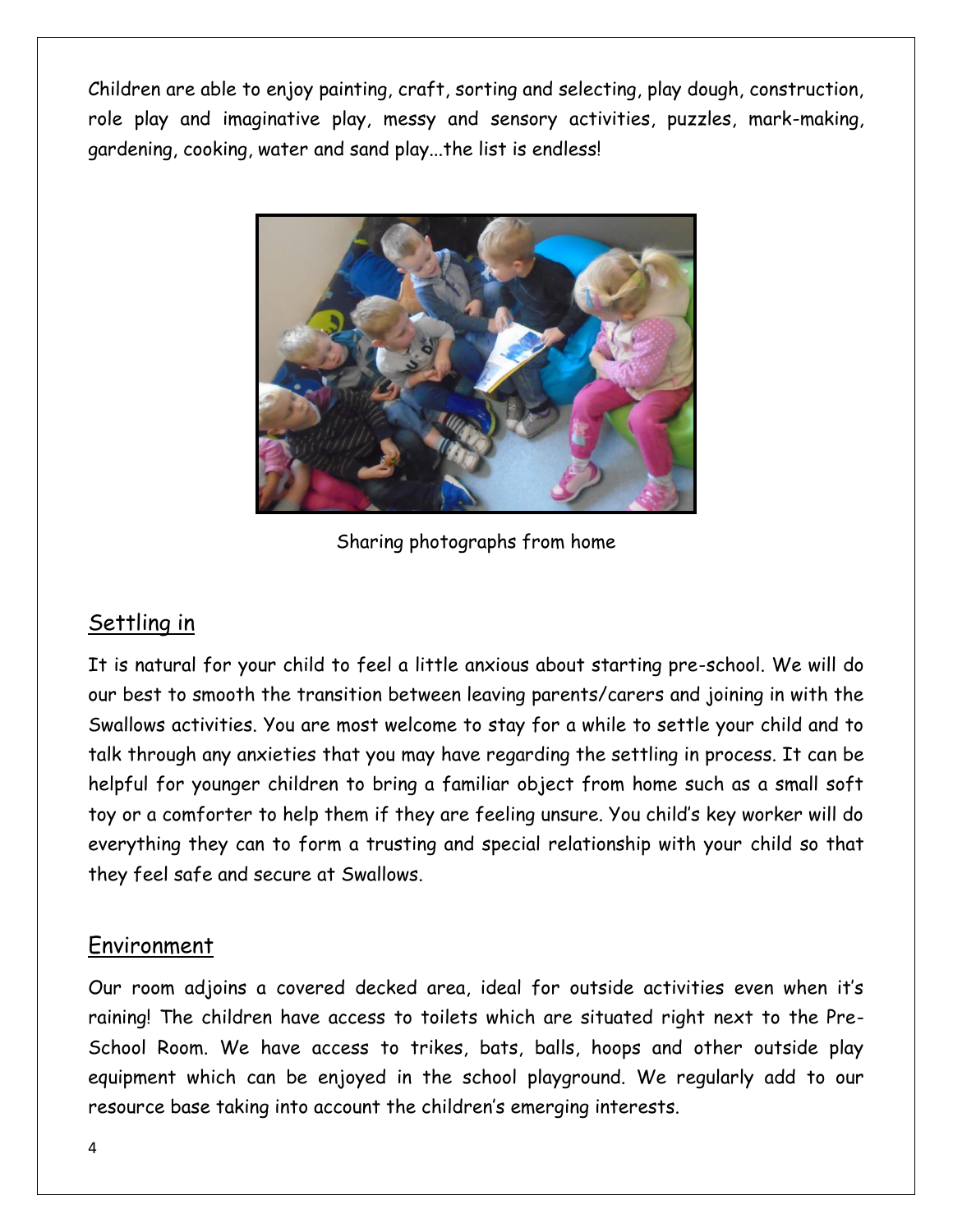We come together at times during the day for stories, singing, circle time and listening activities. We also join with the Reception children in Class One for some activities.

The children are able to link up with the rest of the school at times during the day and so become familiar with wider school routines, thus preparing them well for their entrance into Class One.

#### Parents as partners

We understand that you are your child's first educator and we aim to work in partnership with you to optimise your child's time at Swallows.

It is our aim that parents are fully involved in Swallows. We ask that every few weeks you fill in a short form about what is going on in your child's life and send us a few photographs for them to tell us about. Our walls are full of photographs of activities that the children have enjoyed throughout the day and we often use a communication board to let you know if anything particularly exciting has been happening.

We also have a 'WOW!' area where parents can share observations of their child's achievements, for example, learning to balance, learning to peddle on a trike, demonstrating kindness, or sharing. We like to use these observations as part of the children's Early Years Foundation Stage profiles.

The Early Years Foundation Stage Profile is a 'learning journey' which tracks your child's progress. This is available for you to see at any time.

If you would like to be involved in Swallows activities, whether it would be sharing a story with the children or helping with a craft activity, please speak to Becky; we would love to have your involvement!

### Key Workers

All children have a designated Key Worker. This person will form a relationship with your child and will help to settle them into Swallows. They act as a point of contact for any concerns or questions about your child's development and will provide you with support and advice with regard to all aspects of their time at Swallows. They are also responsible for maintaining your child's EYFS profile personal pathway.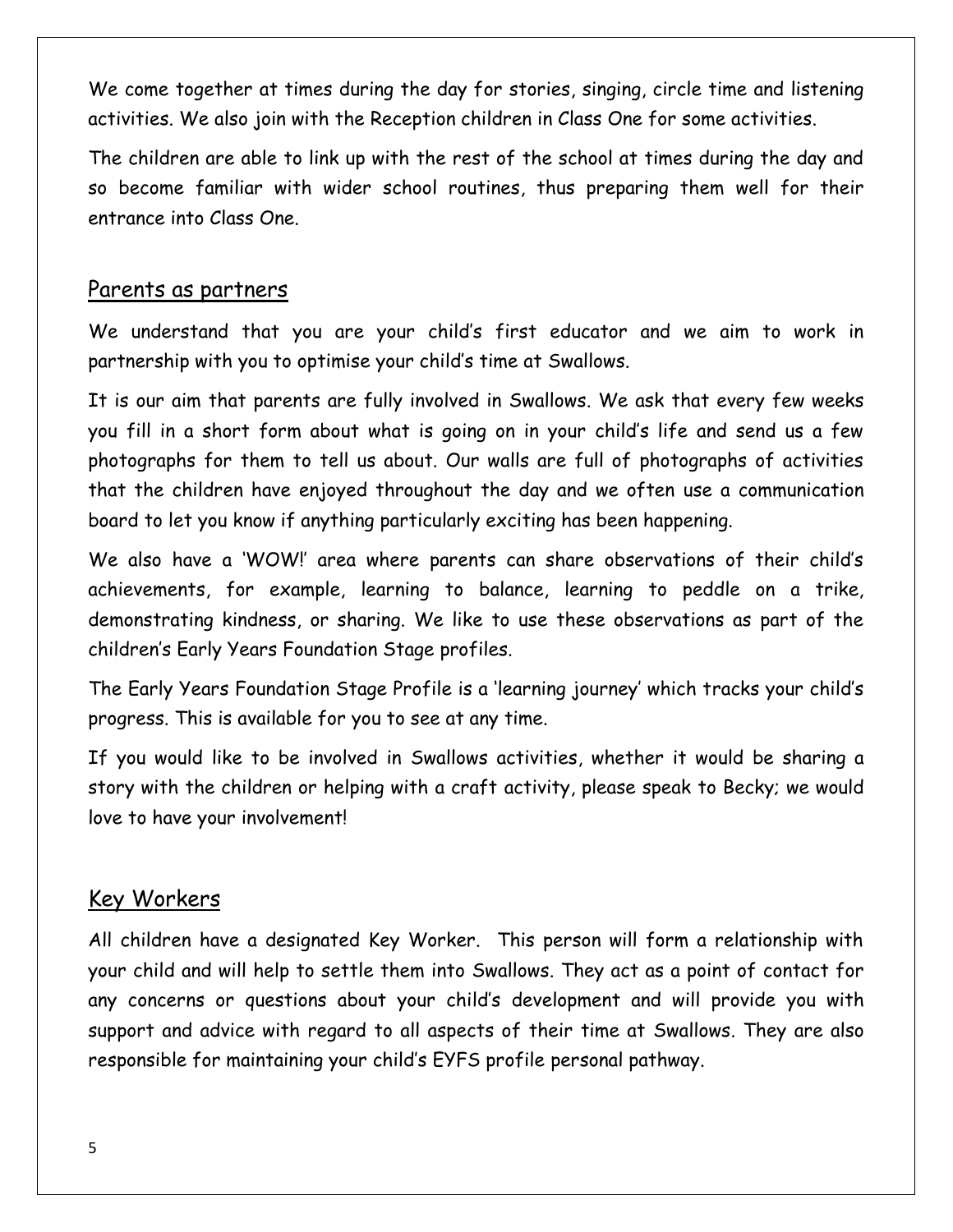# EYFS Areas of Learning

During their time at Swallows, the children will follow the Early Years Foundation Stage curriculum, a set of guidelines for tracking the learning and development of young children from birth to 60 months (age 5 - the EYFS continues to inform learning through the Reception year at school.).

There are 7 Areas of Learning:

| Prime Areas                                                                                                                                             | Specific Areas                                                                                                                                                                           |
|---------------------------------------------------------------------------------------------------------------------------------------------------------|------------------------------------------------------------------------------------------------------------------------------------------------------------------------------------------|
| <b>Personal, Social and Emotional</b><br><u>Development</u><br>Making relationships<br>Self confidence and awareness<br>Managing feelings and behaviour | <u>Literacy</u><br>Reading<br>Writing                                                                                                                                                    |
| <b>Communication and Language</b><br>Listening and attention<br>Understanding<br>Speaking                                                               | <b>Mathematics</b><br><b>Numbers</b><br>Shape, space and measure                                                                                                                         |
| <u>Physical development</u><br>Moving and handling<br>Health and self care                                                                              | <u>Understanding the world</u><br>People and communities<br>The world<br>Technology<br><u>Expressive arts and design</u><br>Exploring and using media and materials<br>Being imaginative |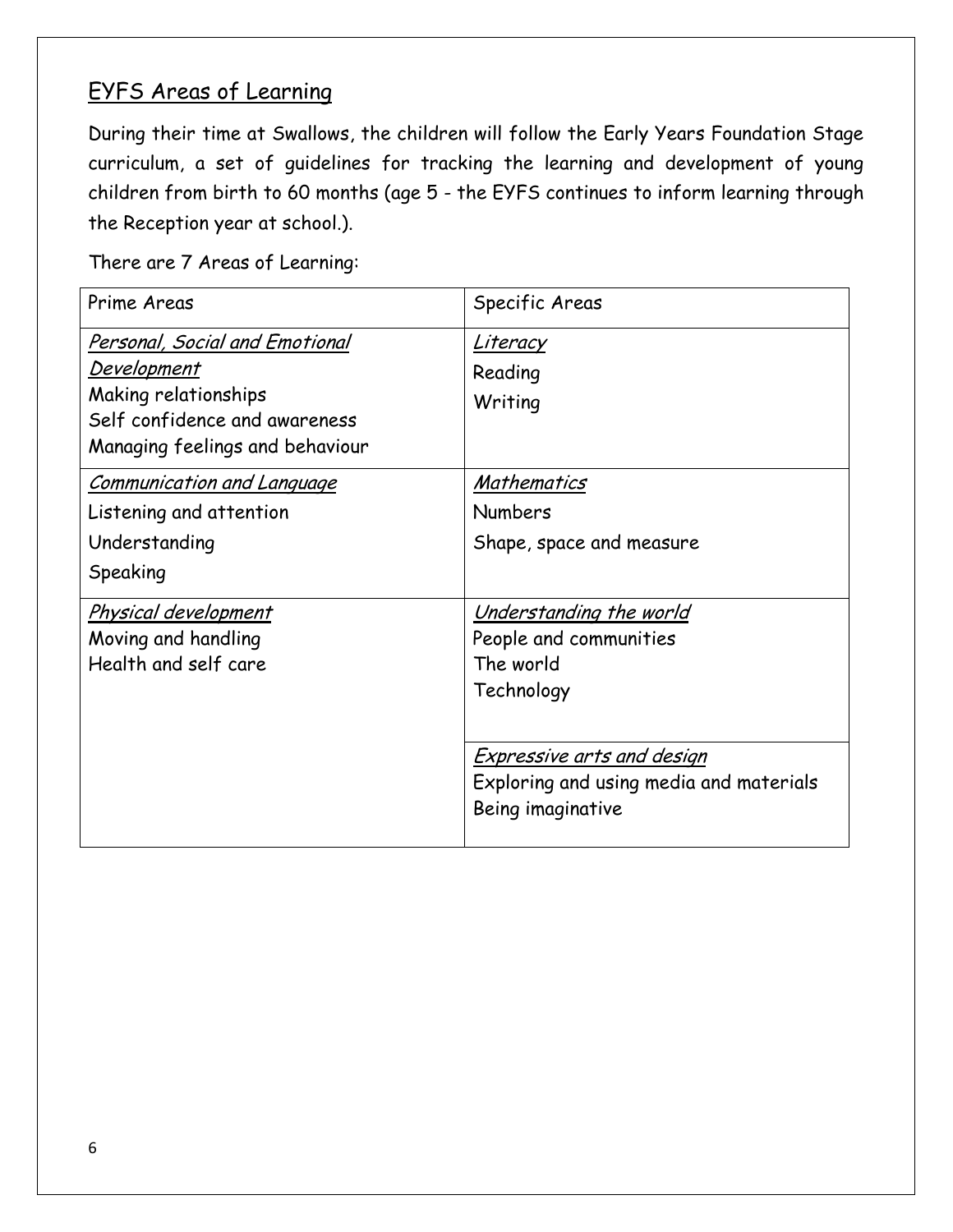#### Personal Possessions

We ask that your child wears old clothes to Swallows, as they will get messy. Could you please also supply a bag with a change of clothes including socks and underwear. Wellies and warm coats will be needed in winter and sun protection (hats and suncream) in summer. Sun protection cream can only be applied by staff with your written consent.

It is essential that all of your child's personal items are clearly labelled. We will do our best to return any mislaid items to you. This includes any items/toys brought into Swallows for Show and Tell.

#### Snacks and Meals

Children at Swallows may have school lunches. Alternatively you may provide a healthy packed lunch for the children. Please note that we have no refrigeration facilities for packed lunches, so any lunches containing items which need to be chilled must have a freezable chiller pack to keep them cool.



A morning snack will be provided by us; water is available for the children at all times.

Examples of snacks:

milk/water, fruit and biscuits/toast

#### Photographs/videos

As part of our record keeping we would like to take photographs of the children to show their development in key areas. Photographs may also be used on the school website or for events advertising. All photographs will be taken on the school's camera. Please indicate clearly on the registration form if you DO NOT wish your child to be included in photographs which are shared in the newspaper/website.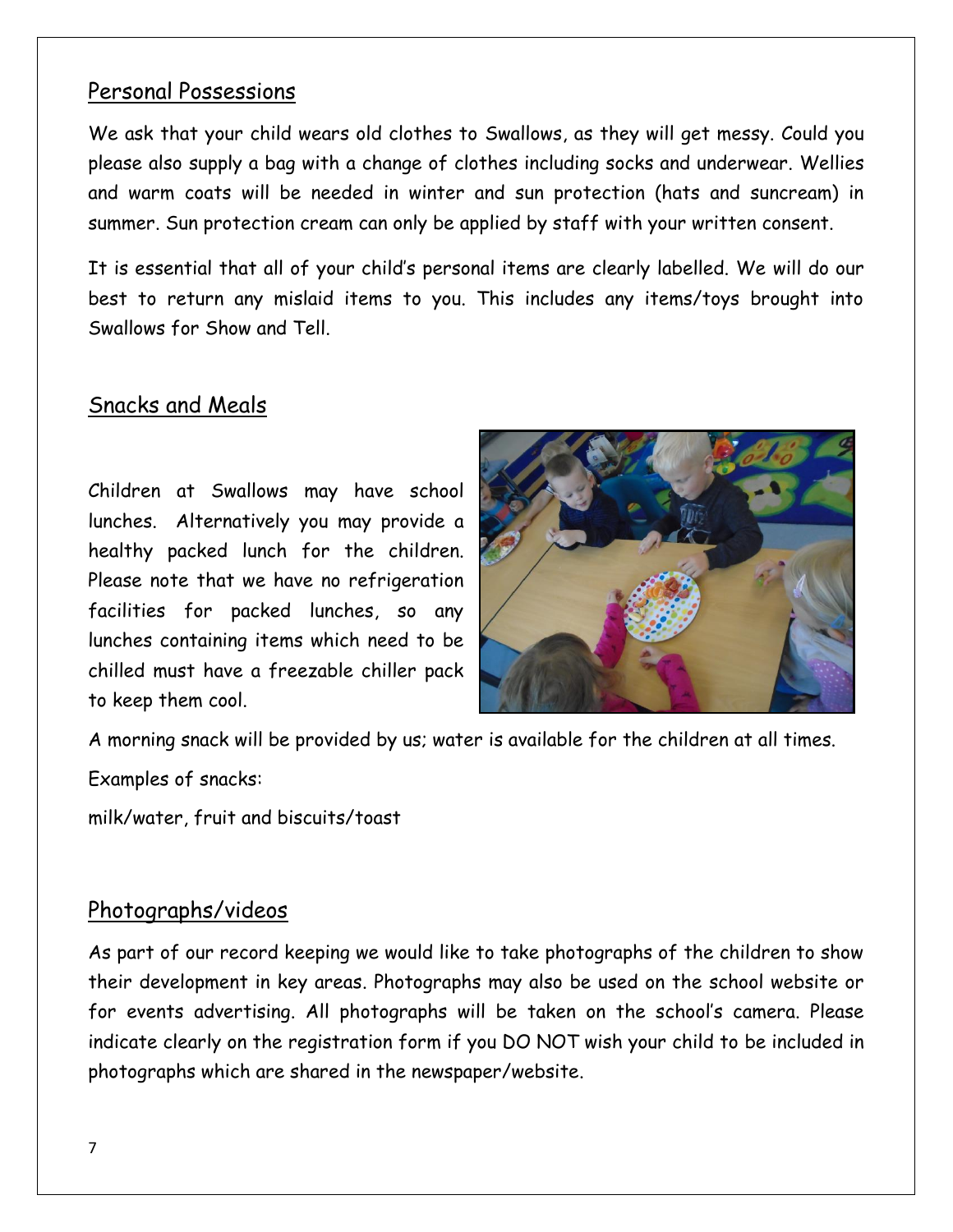#### Sickness

In the event that a child becomes unwell whilst at Swallows, we will contact the child's parents/guardians to collect them.

If a child is suffering from any infectious disease such as chicken pox or diarrhoea and vomiting they must NOT attend Swallows. Please see the sickness policy for more information.

# Medicines

Occasionally it may be necessary for your child to receive medication. We are only permitted to administer medication which has been prescribed by a GP and which is clearly labelled from a pharmacy with your child's name and dosage instructions. You will be asked to complete and sign a medicines form. Full details of our Medicines policy are available on request from the School Office.

NB parents must accept that staff cannot be held responsible if, for any reason, the administering of medicines is overlooked.

# Accidents

Unfortunately accidents do happen from time to time. For minor accidents such as bumps and bruises you will be informed at the end of the day. You will receive written notification if your child has bumped his/her head. In the event of a more serious accident we will contact you to inform you of the accident and any action that has been taken. The Head Teacher will act in 'loco parentis' with regard to any medical attention sought.

# Change of address or contact details

Please inform the school in writing as soon as possible of any change of address or telephone number. We cannot stress enough how important it is to have up to date information so we can deal with unforeseen emergencies speedily.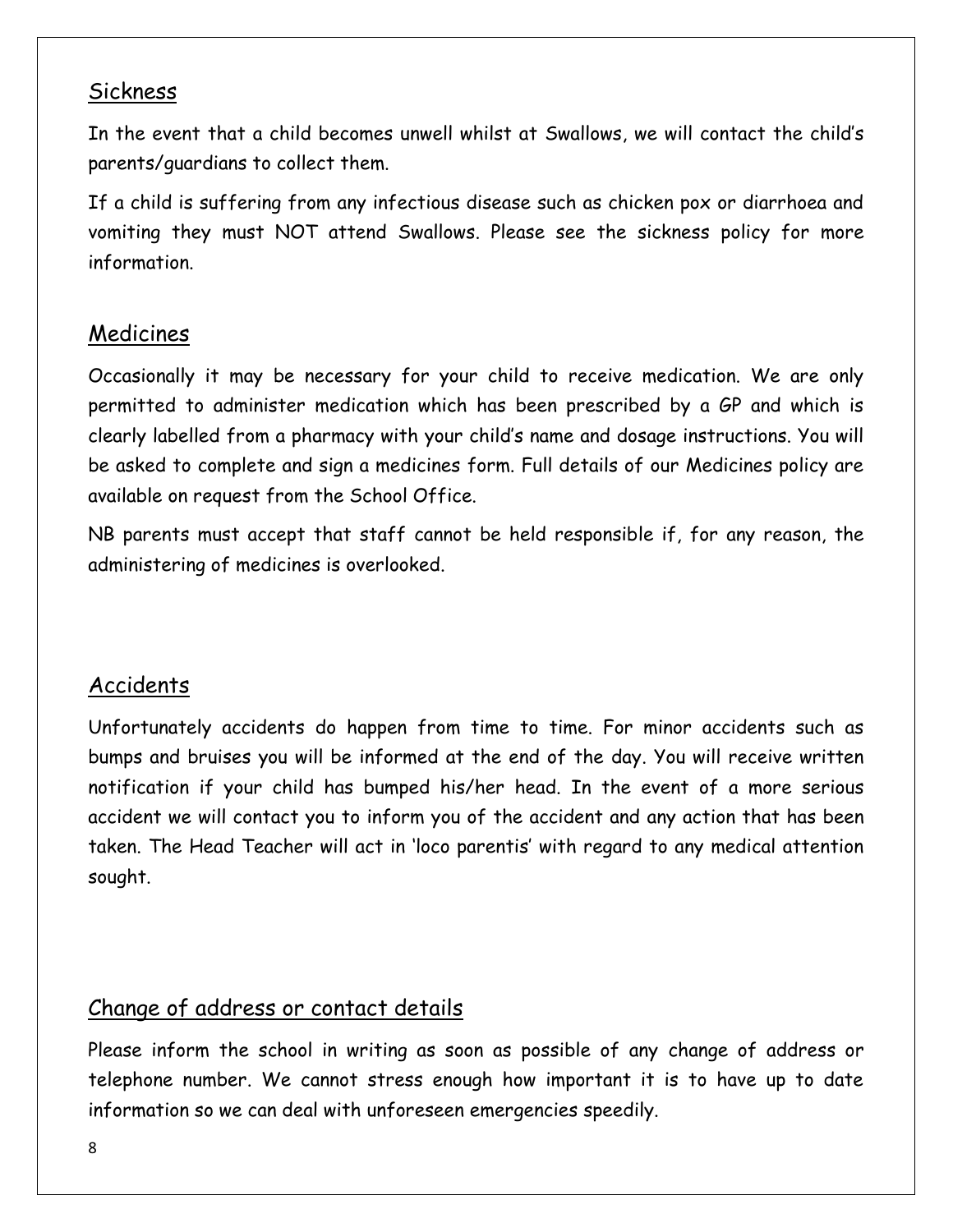# Uncollected child

In the event that a child is not collected from Swallows, then the parent/guardian named on the registration form will be contacted. If no contact can be made, then the child's emergency contacts will be telephoned. If, within a reasonable period of time, no contact can be made with either the child's parents or the child's emergency contacts then we will contact Children's Social Care. Please see our uncollected child policy for further information.

Children's Social Care tel: 0845 345 9122

# Safeguarding Children

We take our Safeguarding responsibilities very seriously. This means we have ensured (and will continue to do so) that everyone working in the school has successfully completed the necessary clearances to enable them to work with your children. It also means that we have a staff member who is specifically trained and nominated as the Designated Child Protection person within school and pre-school. This person is Mrs Collier. A copy of the Child Protection Policy is available in the school's 'policies for parents' file located in the office reception.

We would always hope to share any concerns we may have about your child with you at the first opportunity, as we hope you do with us about your or any other child. Part of our legal duty to safeguard your children may also include us needing to consult with, and take advice from other agencies such as the Police or Children's Social Care should the need arise.

By working closely together with parents and our partner agencies we firmly believe that we will continue to offer a safe learning environment for all our children.

#### Equal Opportunities

We value every individual regardless of gender, disability, race, ethnicity, culture or family background. Please see our Equal Opportunities policy for more information.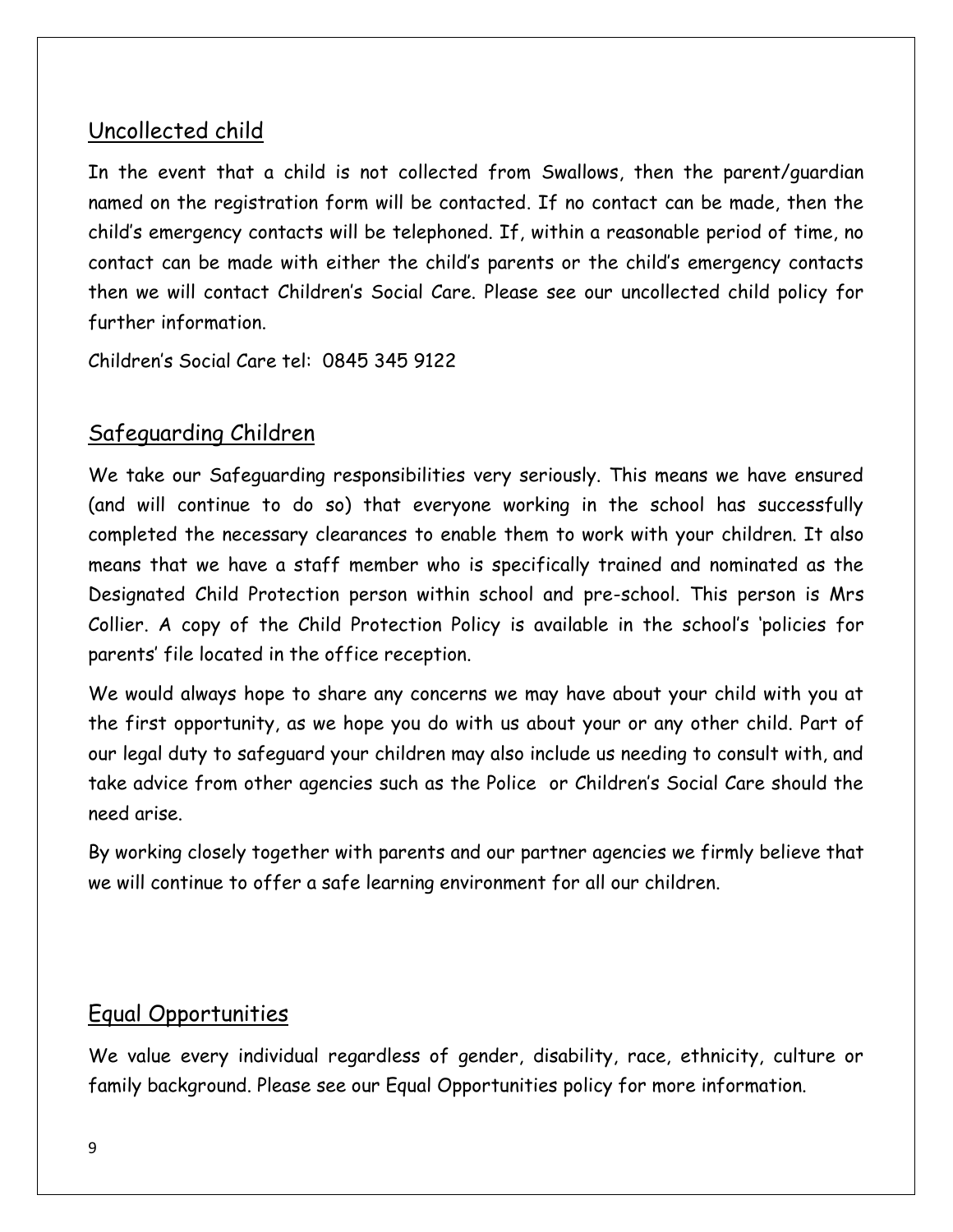# **Complaints**

Whilst we are confident that your child will thoroughly enjoy their time at Swallows, we understand that there may be occasions where issues may arise. We hope to be able to resolve complaints amicably and within a timely manner.

Full details of our Complaints Policy are available on request from the School Office. Parents are entitled to contact Ofsted at any stage of the complaints procedure. The contact number for Ofsted is

#### **0300 123 1231**

# Starting School

When children approach school age parents must apply for a place for their child at the school of their choice. Attendance at Swallows does not guarantee a place at Sampford Arundel Primary School.

Details of the Somerset County Council school admission process are available from the School Admission Team [\(www.somerset.gov.uk](http://www.somerset.gov.uk/) or telephone Somerset Direct on 0845 4564038)